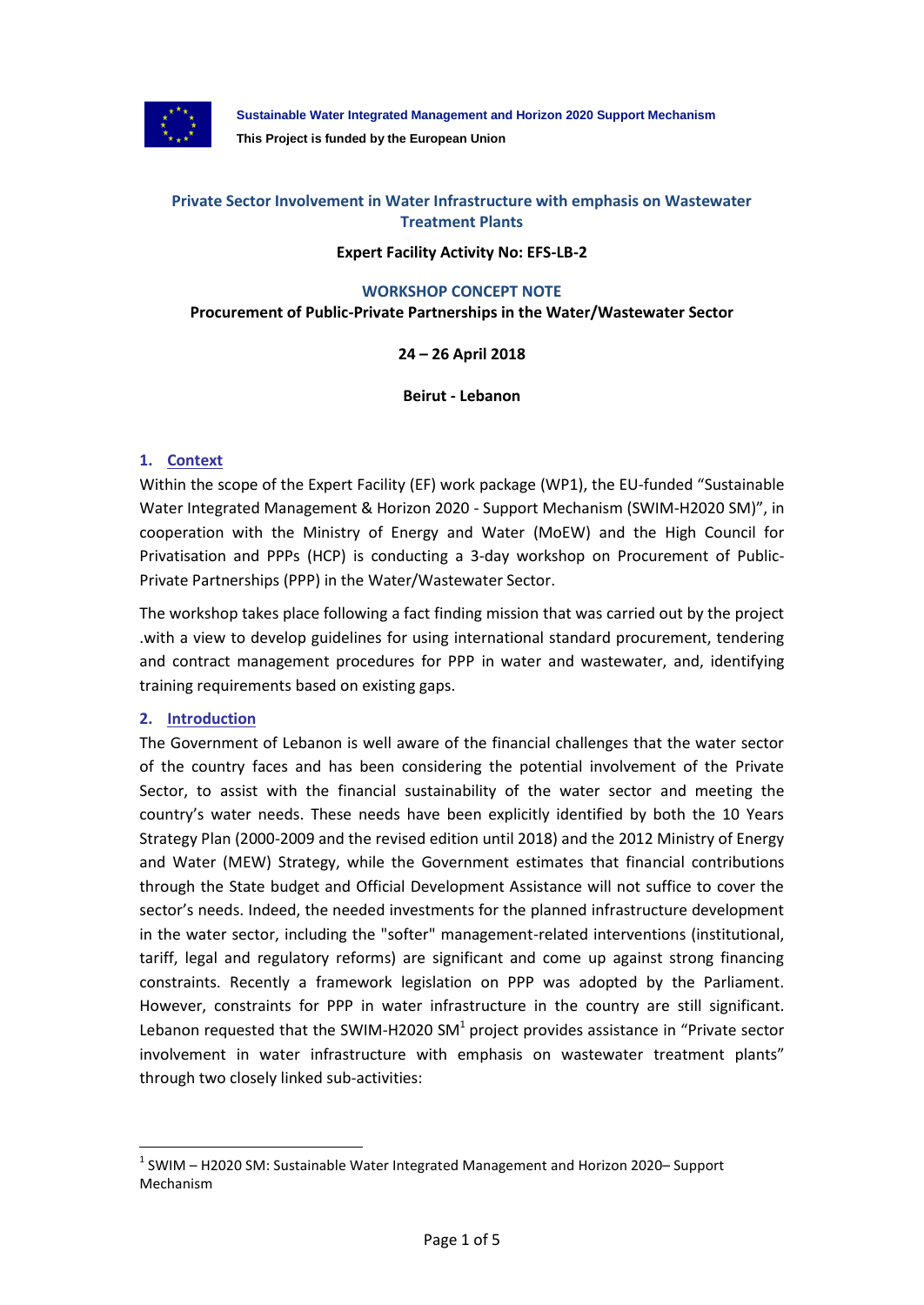

- 1. Sub-activity EFS-LB-2.1 to help identify the necessary incentives and expand the environmental account fund in the banks of Lebanon primarily to promote the use of non-conventional water resources in the water-related sectors (agriculture, industry, domestic, tourism) and secondarily to support the expansion of water service facilities.
- 2. Sub-activity EFS-LB-2.2 to help in improving procurement, tendering and management of wastewater treatment plants "construction" and "services" contracts through the development of guidelines and training of relevant staff in the sector.

The present activity under EFS-LB-2.2 has been developed in operational synergy with the on-going national work in Lebanon under the *Governance & Financing for the Mediterranean*  Water Sector project<sup>2</sup>. A fact-finding mission to Lebanon (Beirut) was carried out by the Wastewater and Tendering Expert from 17 to 23 September with a view to develop guidelines for using international standard procurement, tendering and contract management procedures for PPPs<sup>3</sup> in water and wastewater, and, identify training requirements based on existing gaps.

Consistent with recent findings<sup>4</sup>, constraints to the application of PPP in the water/wastewater sector in Lebanon include institutional, organizational, operational, cost recovery/tariffs, financial (creditworthiness), and commercial issues. There is a lack of skilled staff for O&M<sup>5</sup>, and despite some positive recent developments in the legal framework which calls for training of public sector staff and ongoing efforts by the HCP in raising PPP awareness and education, there is still shortage of professional staff for sector specific PPP contract supervision and monitoring (contract compliance control).

Current practice in Lebanon with PPP is limited to short term service contract, DBO $^6$ , and the introduction of performance-based contracts. There is an apparent need for prior upstream PPP due diligence: defining the problem and development objectives, identifying the possible PPP option, identifying risks and their optimal distribution and structuring the contract.

#### **3. Scope and Objective**

The general objective of the workshop (Task 7b in SWIM-H2020 SM, Activity EFS-LB-2) is to enhance understanding and improve the capacity of the relevant officials and staff in the water/wastewater sector in Lebanon in the procurement of public-private partnerships with an emphasis on wastewater treatment plants.

 $\overline{\phantom{a}}$ 

 $2$  The Project is officially labelled under the UfM framework, supported primarily by Sida and implemented by GWP-Med and OECD. Information on all activities and access to resources are available at http://www.gwp.org/governanceandfinancing/

<sup>&</sup>lt;sup>3</sup> PPP: Public Private Partnership

<sup>&</sup>lt;sup>4</sup> Governance &Financing for the Mediterranean Water Sector and SWIM H2020 – SM (2017): Water Governance in Lebanon: Overcoming the Challenges to Private Sector Participation

<sup>5</sup> O&M: Operation and Maintenance

<sup>6</sup> DBO: Design Build Operate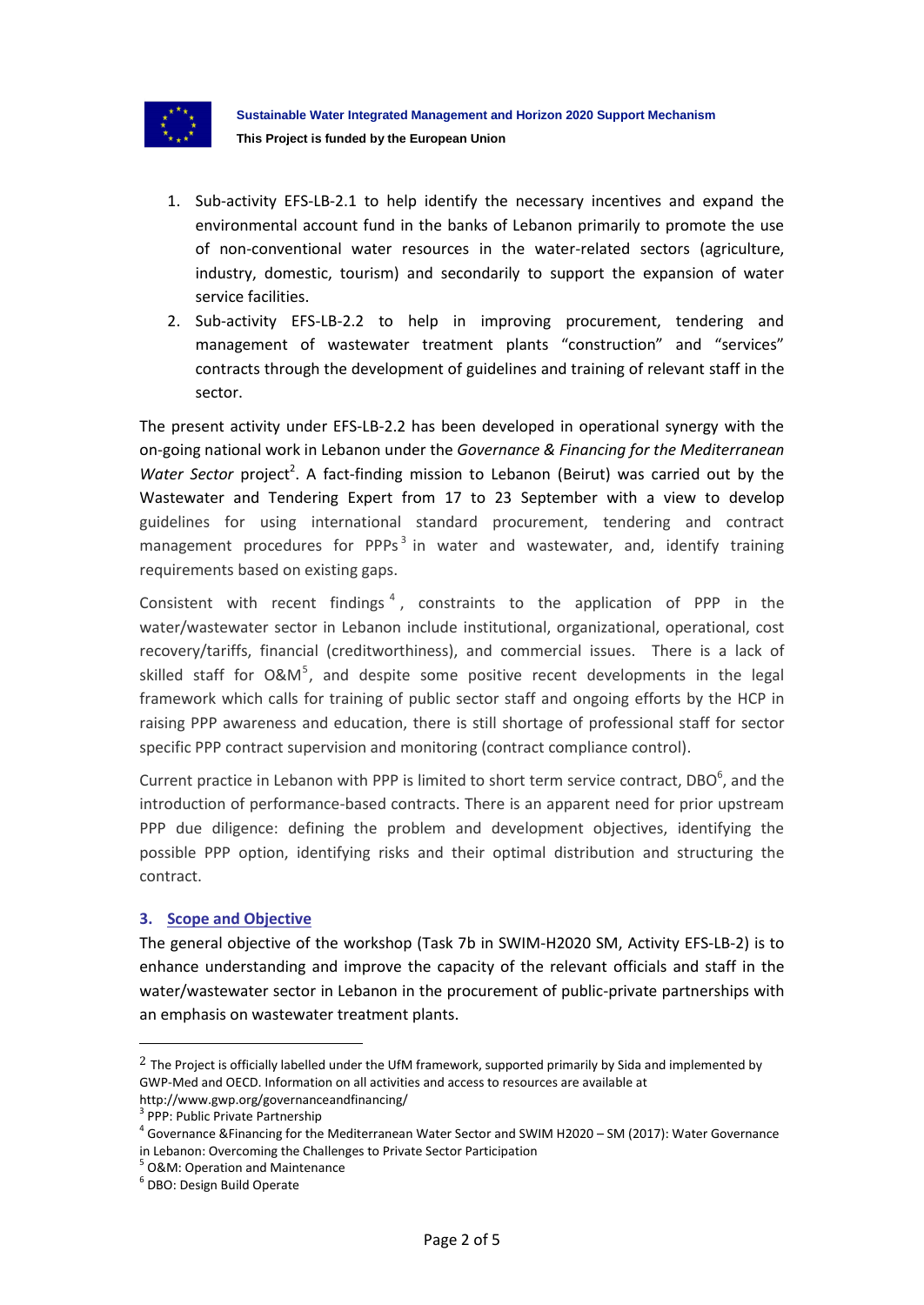

Building on the Guidelines for PPP Procurement in the water/wastewater sector within the overall framework provided by the new PPP legislation (Task 7a in SWIM-H2020 SM, EFS-LB-2), the workshop is designed and developed in close coordination with the MoEW and HCP with valuable contribution from the Lebanese Water Project (LWP)-USAID project. There is also an agreement to build synergies and a storyline between the workshop (capacity building – conceptual) under SWIM (April 2018) and training (contract specific) under LWP (planned for Spring 2018). Also there is need to align concepts and definitions of PPPs in Water Supply and Sanitation (WSS) throughout the capacity building/training programs.

The content of the workshop is also leveraging on the current experiences of the CDR<sup>7</sup> and  $WES<sup>8</sup>$ .

Relevant documents are reviewed to gain overall background information that is relevant to the successful delivery of the workshop. Background reading material is selected and put together for participants.

The draft Agenda is Annexed.

## **4. Specific Learning Objectives**

Specific learning objectives of the training include:

- To enhance understanding of the framework conditions provided by the new PPP legislation as it concerns water and wastewater infrastructure projects.
- To develop the capacity of structuring PPP arrangements for water and wastewater infrastructure projects, and differentiate the PPP process for different contract options including risk sharing.
- To manage and monitor risk in a PPP arrangement: risk allocation, risk allocation matrices, risk reduction and contract structuring.
- To make the business case for PPPs in water and wastewater, including critical enabling pre-conditions for a successful and sustainable PPP framework.
- To discuss critical factors facilitating and barriers constraining PPP projects.
- To understand the contractual key elements of O&M contracts, with emphasis on wastewater treatment plants.
- To develop the capacity of PPP contract management, supervision and contract compliance control.
- To learn from PPPs in other network infrastructure sectors (i.e. power sector).
- To introduce and discuss the guidelines for PPP procurement, tendering and contract management procedures prepared within the framework of the activity.

## **5. Target Audience**

l

High level water officials and relevant staff of MoEW<sup>9</sup>, WEs, CDR, HCP<sup>10</sup>, Ministry of Environment and Mo $F^{11}$  will be invited to participate in the workshop. The invitees should

 $7$  CDR: Council for Development and Reconstruction

<sup>8</sup> WEs: Water Establishments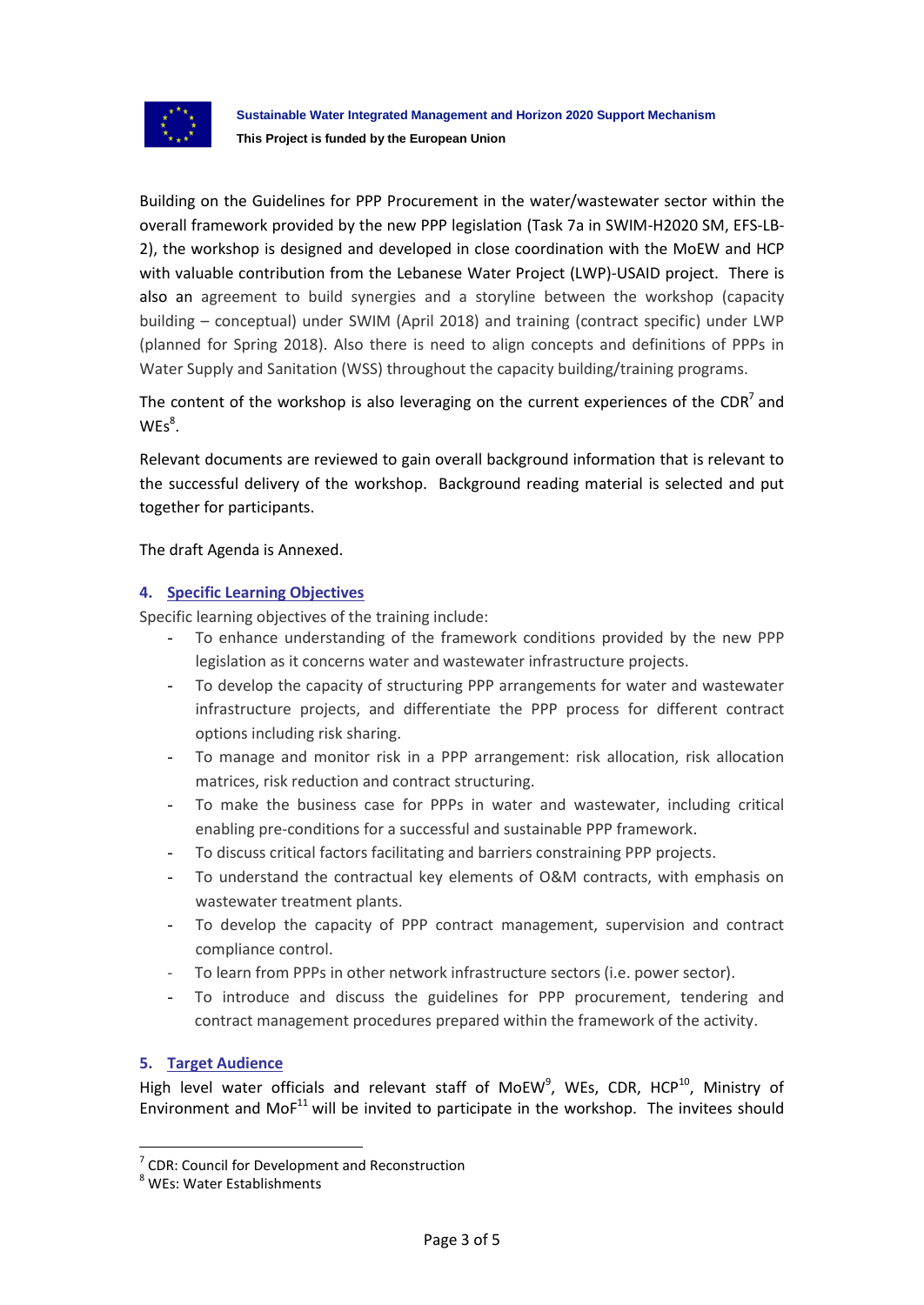

be directly involved, in the procurement of water and wastewater infrastructure, in designing/analysing outsourcing options and in the management and control of respective contracts.

The target number of participants in the workshop is up to 35 persons for Part 1 of the workshop (Day 1) whereby high level officials from the above stated institutions would be also invited.

## **6. Methodology and Structure of the Workshop**

The workshop is intended to be participatory and interactive, making use of professional learning tools including: knowledge infusion (presentations), structured case studies analysis, interactive question & answer sessions, and facilitated experience sharing allowing the exchange of personal and international/national perspectives.

The workshop is structured in two parts:

- **Part 1 (Day 1):** Introductory policy session on the PPP policy issues allowing participants, including High level Officials, to understand in depth both the provisions of the new PPP legislation and the guidelines prepared under the SWIM-H2020 SM.

**- Part 2 (Day 2 and 3):** An in-depth training for those directly involved in the procurement of water and wastewater infrastructure, in designing/analysing outsourcing options and in the management and control of respective contracts.

The workshop will take into account the different levels of the participants and will be flexible to accommodate pressing interests that are identified during the sessions.

Electronic copies of lecture material and a full set of documents will be prepared by LDK and provided to all participants. The lectures (as knowledge infusion) will be accompanied by PowerPoint presentations (PPTs). The case studies will consist of international examples of PPP arrangements.

Every day will start with a short introduction to the theme of the day and a summary of the take-away's of the previous day, to be prepared by one of a volunteering participant. Upon suggestion of the MoEW, the daily sessions are scheduled from 9h00am until 14h00pm.

The language of the training course will be English. Interpretation in Arabic will also be provided.

#### **7. Resource Persons**

- Jan G. Janssens, Wastewater and Tendering Expert
- Suzan Taha, SWIM-H2020 key water expert

<u>.</u>

 $9$  MoEW: Ministry of Energy and Water

<sup>&</sup>lt;sup>10</sup> HCP: High Council for Privatisation and PPPs

<sup>&</sup>lt;sup>11</sup> MoF: Ministry of Finance